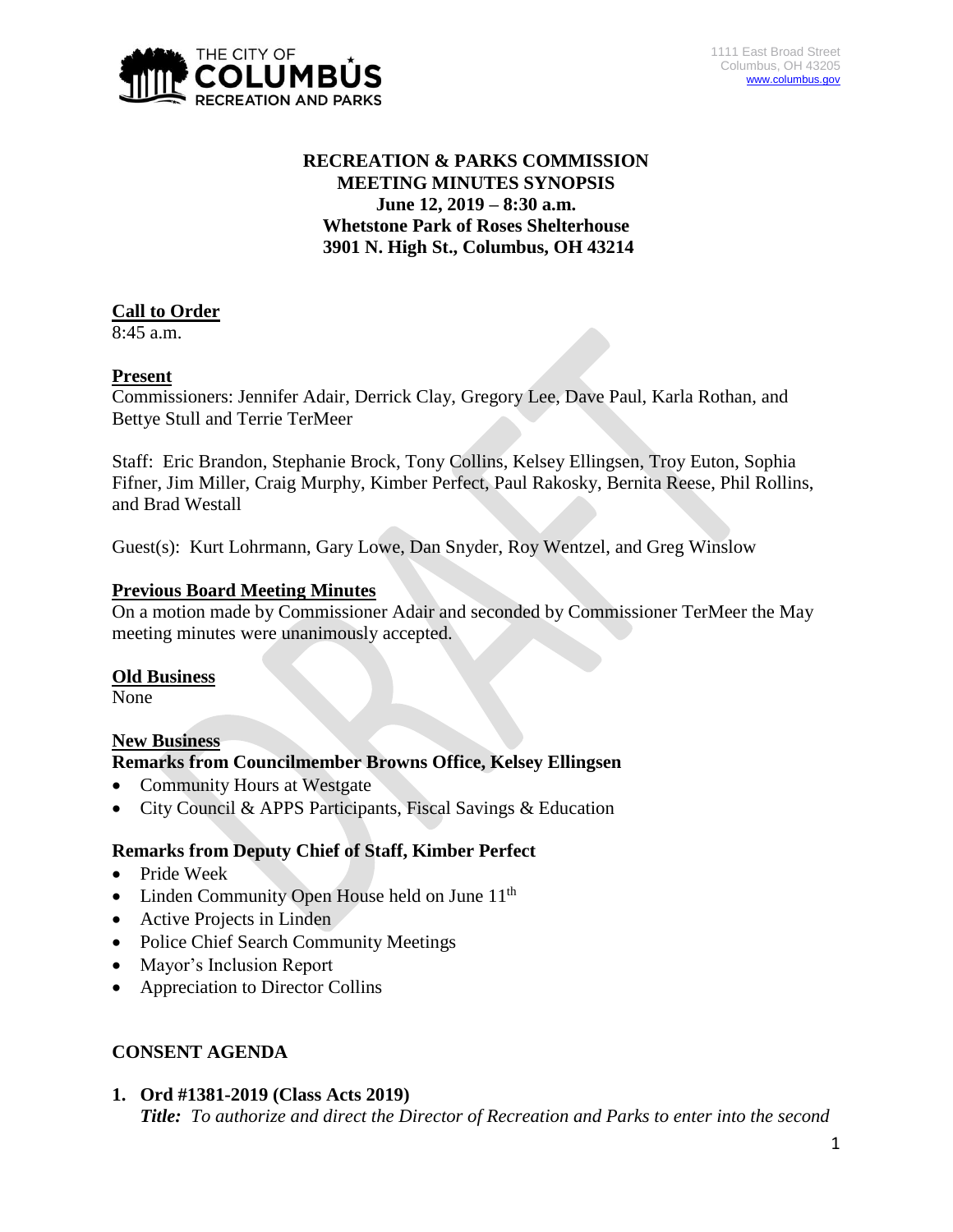

*year of a five-year contract with Class Acts Columbus, Inc. to provide talent buying, fiscal agent, and event management services for events produced by the Office of Special Events; to authorize the expenditure of \$177,000.00 from the Recreation and Parks Special Purpose Fund, \$55,000.00 from the Recreation and Parks Property Management Fund, and \$49,500.00 from the Recreation and Parks Operating Fund for a total of \$281,500.00; and to declare an emergency. (\$281,500.00)*

# **2. Ord #1331-2019 (COAAA 2019 Passport Funding Appropriation)**

*Title: To authorize an appropriation in the amount of \$83,774,560.00 from the unappropriated balance of the Recreation and Parks Grant Fund to the Recreation and Parks Department to provide home care and assisted living services to older adults in connection with the Pre Admission Screening System Providing Options and Resources Today (PASSPORT) Medicaid Waiver Program in Central Ohio; and to declare an emergency. (\$83,774,560.00)*

## **3. Ord #1332-2019 (COAAA 2019 Passport & Assisted Living Contracts)**

*Title: To authorize and direct the Director of Recreation and Parks to enter into various contracts for the provision of Pre Admission Screening System Providing Options and Resources Today (PASSPORT) home care and assisted living services for older adults in Central Ohio; to authorize the expenditure of \$63,200,000.00 from the Recreation and Parks Grant Fund; and to declare an emergency. (\$63,200,000.00)*

# **4. Ord #1448-2019 (COAAA Alzheimer's Respite Grant Appropriation)**

*Title: To authorize an appropriation in the amount of \$305,000.00 from the unappropriated balance of the Recreation and Parks Grant Fund to the Recreation and Parks Department to cover costs for the Central Ohio Area Agency on Aging in connection with the Alzheimer's Respite program; and to declare an emergency. (\$305,000.00)*

# **5. Ord #1449-2019 (COAAA Alzheimer's Respite Contracts 2019)**

*Title: To authorize and direct the Director of Recreation and Parks to enter into eleven (11) contracts for the provision of services to older adults in Central Ohio in connection with the Alzheimer's Respite Program administered by the Central Ohio Area Agency on Aging; to authorize the expenditure of \$300,000.00 from the Recreation and Parks Grant Fund; and to declare an emergency. (\$300,000.00)*

# **6. Ord #1493-2019 (2019 COAAA Building & Maintenance Services)**

*Title: To authorize and direct the Director of the Recreation and Parks Department to make payments to HER, LLC for the fourth year of a four year building maintenance service contract for the Central Ohio Area Agency on Aging; to authorize the expenditure of up to \$370,000.00 from the Recreation and Parks Grant Fund; and to declare an emergency. (\$370,000.00)*

# **7. Ord #1576-2019 (Concrete Improvements 2019)**

*Title: To authorize and direct the Director of the Recreation and Parks Department enter into contract with TFR Construction for the Concrete Improvements 2019; to authorize the expenditure of \$75,000.00; and to declare an emergency. (\$75,000.00)*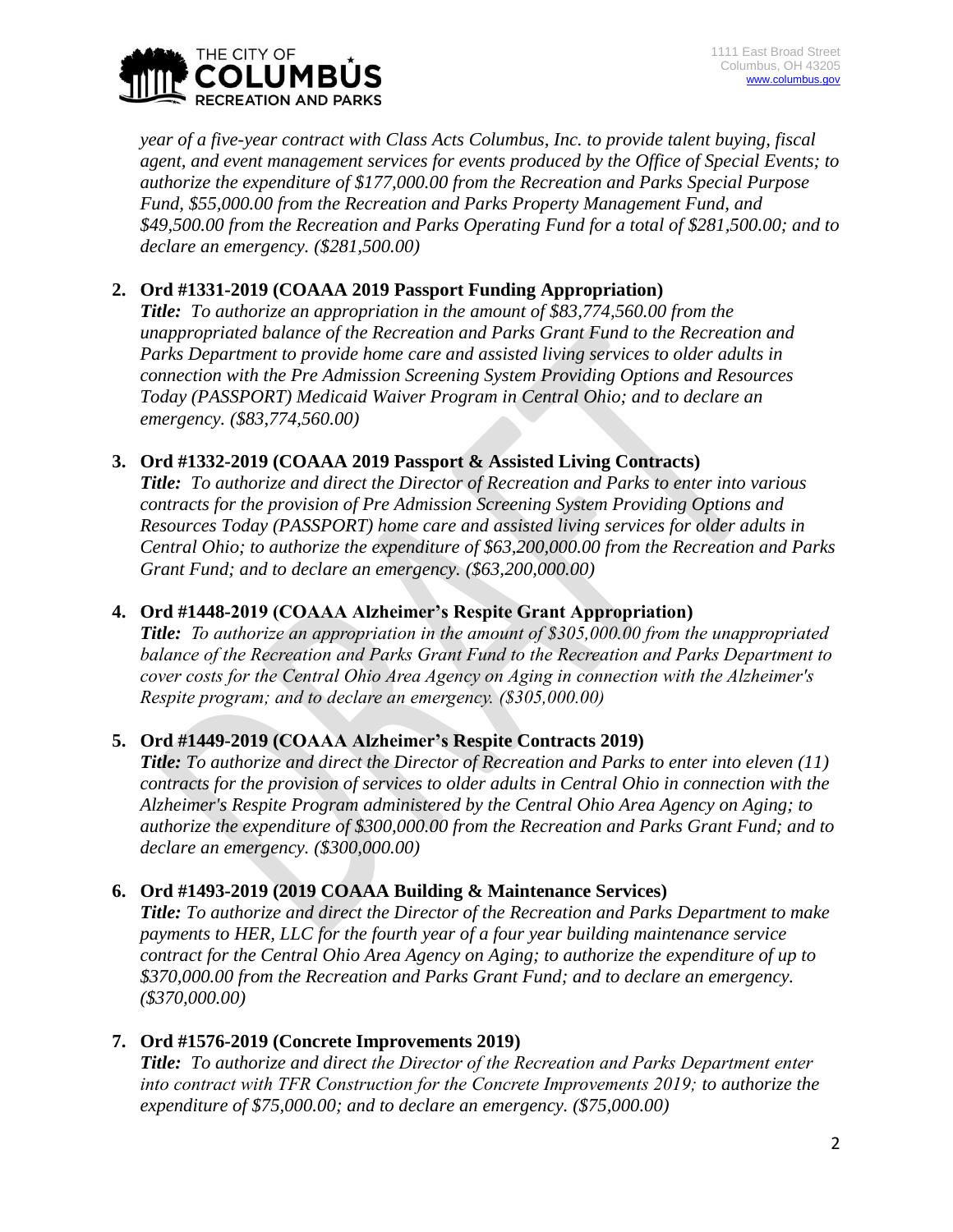

## **8. Ord #1578-2019 (Roof Renovations 2019)**

*Title: To authorize and direct the Director of the Recreation and Parks Department to enter into contract with General Maintenance and Engineering Company for the Roof Renovations 2019 project; to authorize the expenditure of \$800,000.00; and to declare an emergency. (\$800,000.00)*

## **9. Ord #1580-2019 (Sports Court Improvements 2019)**

*Title: To authorize and direct the Director of the Recreation and Parks Department to enter into contract with M&D Blacktop for the Sports Court Improvements 2019; to authorize the expenditure of \$600,000.00; and to declare an emergency. (\$600,000.00)*

## **10. Ord #1581-2019 (Asphalt Improvements 2019)**

*Title: To authorize and direct the Director of the Recreation and Parks Department to enter into contract with M&D Blacktop for the Asphalt Improvements 2019 project; to authorize the expenditure of \$410,000.00; and to declare an emergency. (\$410,000.00)*

### **11. Ord #1394 (Ventrac and ARGO ATV Equipment Auditors Certificate)**

*Title: To authorize and direct the Director of Recreation and Parks to establish an Auditor's Certificate and authorize expenditures for the purchase of Parks Maintenance equipment for the Recreation and Parks Department; to authorize the expenditure of \$72,271.84; and to declare an emergency. (\$72,271.84)*

### **12. Ord #1630-2019 (Immaculate Conception Festival 2019)**

*Title: To authorize and direct the Director of Recreation and Parks to grant consent to the Immaculate Conception Church to apply for permission to sell alcoholic beverages at the Immaculate Conception Festival; and to declare an emergency.*

On a motion made by Commissioner Rothan and seconded by Commissioner Adair the Commission unanimously approved the Consent Agenda.

# **ADMINISTRATION AGENDA**

### **13. Ord# 1572-2019 (CoGo Bike Share Contract Modification 2019)**

*Title: To authorize and direct the Director of the Recreation and Parks Department to modify the existing contract with Motivate International, Inc. for a five year term from July 1, 2019 to July 1, 2024 to operate and expand the CoGo Bike Share Program; and to declare an emergency.*

### **14. Ord# 1573-2019 (Olentangy Trail - Worthington Hills Extension 2019)**

*Title: To authorize and direct the Director of the Recreation and Parks Department to enter into contract with Columbus Asphalt Paving Inc. for the construction of the Olentangy Trail-Worthington Hills Extension to extend the Olentangy Trail from Worthington Hills Park to Clubview Boulevard; to authorize the expenditure of \$295,334.35; and to declare an emergency. (\$295,334.35)*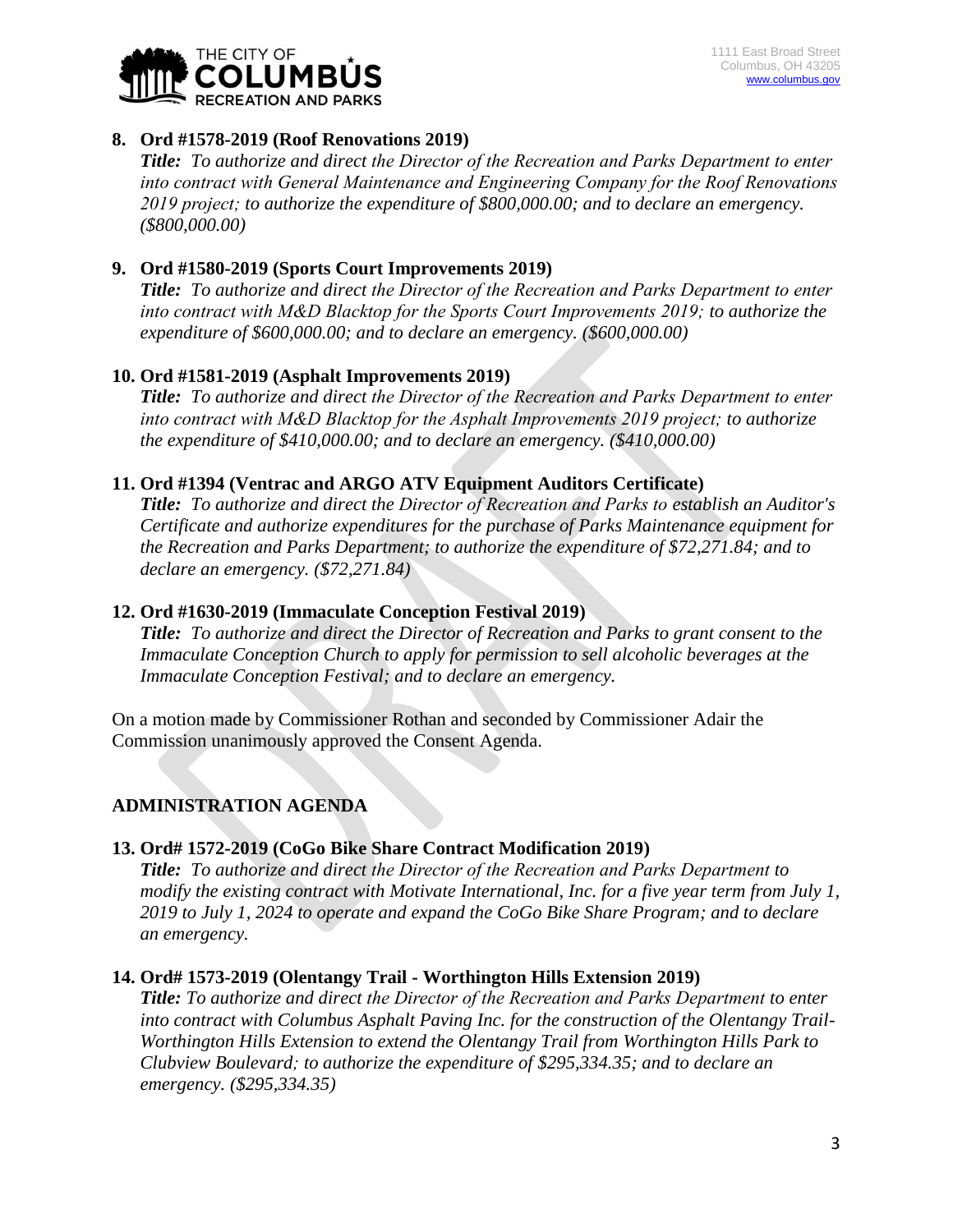

## **15. Ord# 1574-2019 (Scioto Trail - 5th Avenue to Griggs Park)**

*Title: To authorize and direct the Director of the Recreation and Parks to enter into a contract with Stantec Consulting Services Inc. to provide engineering and public involvement services for the Scioto Trail Extension from Fifth Avenue to Griggs Park; to authorize the expenditure of \$169,500.00; and to declare an emergency. (\$169,500.00)*

## **16. Beatty & Scioto Southland Playground Improvements (1575-2019)**

*Title: To authorize and direct the Director of the Recreation and Parks Department to enter into contract with Playworld Midstates, LLC to construct a playground at Beatty Park and at Scioto Southland (Indian Mound) Park; to authorize the expenditure of \$336,573.25; and to declare an emergency. (\$336,573.25)*

## **17. Goodale Fountain 2019 (1577-2019)**

*Title: To authorize and direct the Director of the Recreation and Parks Department to enter into contract with The Righter Company for the Goodale Park Fountain Improvements project; to authorize the expenditure of \$330,300.00; and to declare an emergency. (\$330,300.00)*

On a motion made by Commissioner Rothan and seconded by Commissioner Clay the Commission unanimously approved the Administration Agenda.

# **RECREATION & PROGRAM SERVICES AGENDA**

### **18. Ord# 1574-2019 (TANF Grant)**

*Title: To authorize and direct the Director of Recreation and Parks to accept a grant in the amount of \$65,917.20 and enter into an agreement with the Franklin County Department of Job and Family Services to provide camp fees for children from low-income families; to appropriate \$65,917.20 to the Recreation and Parks Grant Fund; and to declare an emergency. (\$65,917.20)*

On a motion made by Commissioner Adair and seconded by Commissioner TerMeer the Commission unanimously approved the Recreation & Program Services Agenda.

# **YOUTH & FAMILY DEVELOPMENT AGENDA**

# **19. Ord# 1640-2019 (Girls on the Run of Central Ohio 2019)**

*Title: To authorize and direct the Director of Recreation and Parks to accept a donation in the amount of \$18,000.00 for Girls on the Run of Central Ohio to provide curriculum materials for program delivery, running shoes, entry into the celebratory 5K event, healthy after school snacks for each participant, First Aid & CPR training and background checks for volunteer coaches; and to declare an emergency. (\$18,000.00)*

On a motion made by Commissioner Rothan and seconded by Commissioner Adair the Commission unanimously approved the Youth & Family Development Agenda.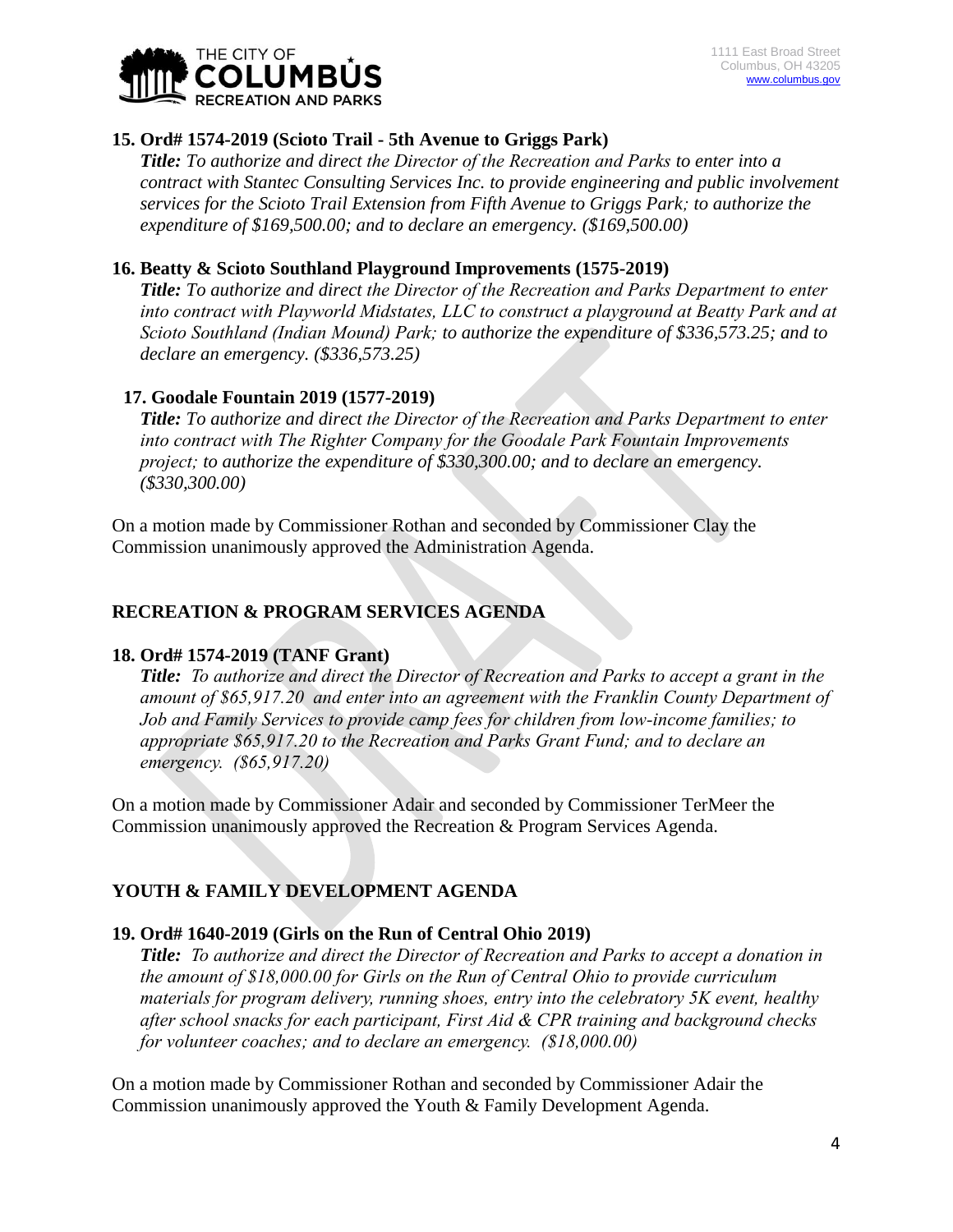

# **CRP Foundation Update**

- Karla Rothan is the Foundations Treasurer
- Account opened at 5/3 Bank
- Job description and salary was received for President of the Foundation
- Location/Space for the Foundation President
- Search Committee for the Foundation President

### **Director's Comments**

- Development Agreement for the Community Sports Park will be presented to Council on June  $24<sup>th</sup>$
- The Diversity & Inclusion Report was rolled out by Mayor Ginther, there was an 11.7% increase
- City Attorney has removed contingencies from the Case Road purchase; closing is currently on July 15<sup>th</sup>
- Update on Windsor Pool; tentative opening date in mid-July
- Ground Breaking for Linden Community Center on July 18<sup>th</sup>
- Review of the Director's Report
- Thank you to the Commission for their leadership

#### **Commissioner Comments**

On a motion made by Commissioner Adair and seconded by Commissioner Paul the Commission unanimously approved to amend the Commission Agenda:

#### *IX. PUBLIC COMMENTS – \*Please limit comments to 3 minutes and fill out speaker slip if available*

#### *X. COMMISSIONERS EXECUTIVE SESSION*

- *XI. ADJOURNMENT*
- *IX. NEW BUSINESS*
	- *A. Formal resignation of Director Collins*
- *X. PUBLIC COMMENTS – \*Please limit comments to 3 minutes and fill out speaker slip if available*
- *XI. COMMISSIONERS EXECUTIVE SESSION*
- *XII. ADJOURNMENT*

#### **New Business**

#### **Resignation of Director Collins**

 On a motion made by Commissioner Adair and seconded by Commissioner Clay the Commission unanimously approved the resignation of Director Tony Collins of the Recreation and Parks Department, effective June 15, 2019.